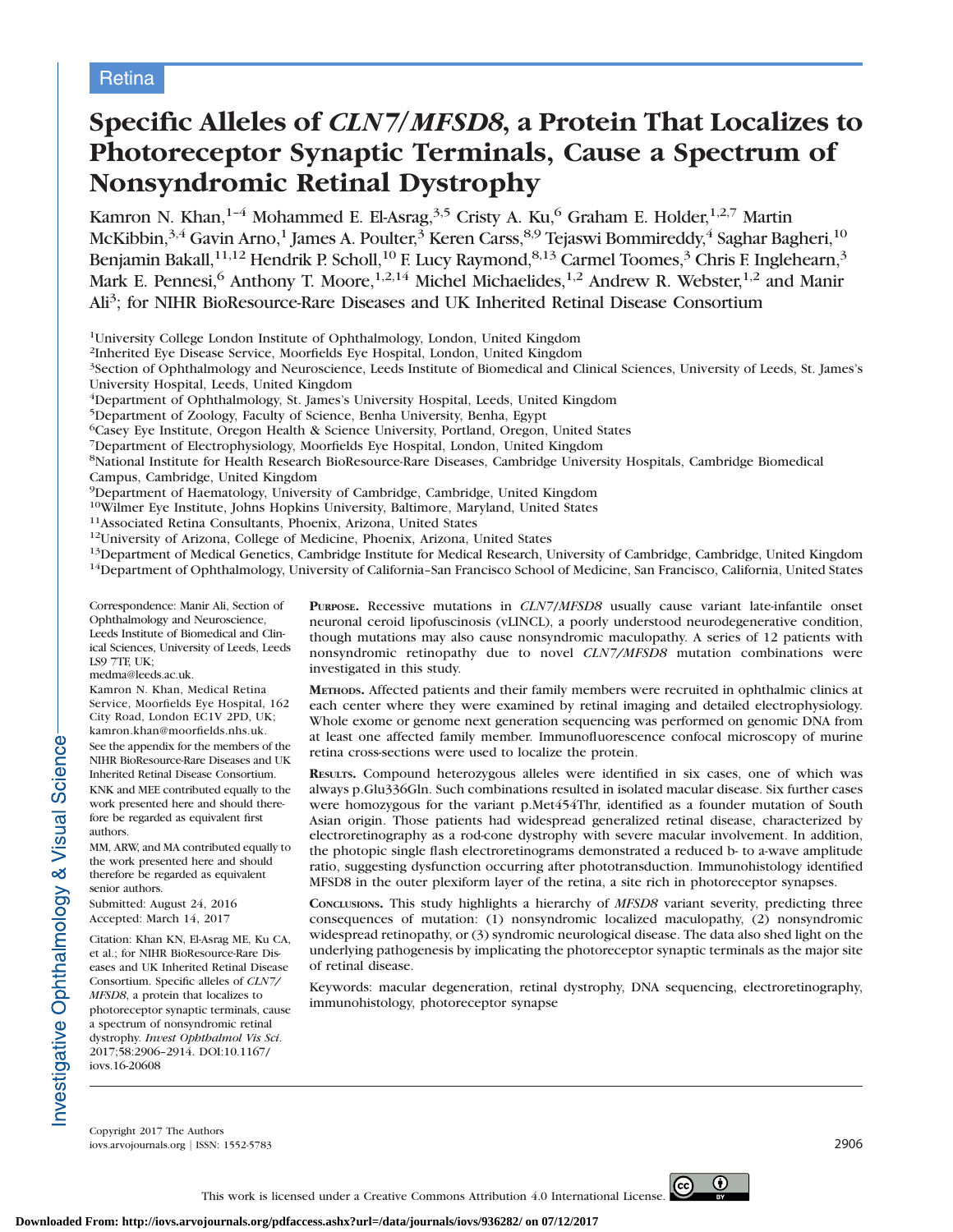Inherited retinal dystrophies (IRD) are a complex group of genetically heterogeneous eye disorders that are caused by genetically heterogeneous eye disorders that are caused by Mendelian mutations in over 200 genes (see https://sph.uth. edu/retnet/; provided in the public domain by The University of Texas Health Science Center, Houston, TX, USA). They are initially diagnosed according to the patient's clinical symptoms, their age of onset, and the cell type that is primarily affected by the condition. Knowledge of the underlying genetic defect allows for a more comprehensive description, though the assumption that each genetic disorder may have a unique clinical signature is oversimplified since molecular screening has revealed profound heterogeneity, both clinical and genetic, in inherited retinal diseases. Additionally, we are now starting to appreciate that isolated retinal disease can be associated with variants in genes previously identified as only causing syndromic disease.<sup>1</sup>

The neuronal ceroid lipofuscinoses (NCLs) are a group of lysosomal storage disorders resulting from single gene defects in lysosomal hydrolases or lysosomal/endoplasmic reticulum membrane proteins.<sup>2</sup> They are characterized by early onset neurodegeneration associated with accumulation of autofluorescent intracellular inclusions in neurons and extraneuronal tissues.<sup>3</sup> Collectively, they are the most common cause of childhood neurodegenerative disease. Initially classified using clinical and electron microscopic features, the NCLs are now defined primarily by their genetic basis. At least 13 genetic forms are currently recognized (CLN1–8 and CLN10–14); with the exception of CLN4 disease, all are recessively inherited.

Mutations in the major facilitator superfamily (MFS) domaincontaining protein 8 (MFSD8/CLN7, MIM 611124) were found to cause a variant of late-infantile NCL (vLINCL, MIM 610951). $4-8$  Symptoms of vLINCL usually start between the ages of 3 and 6 years, with seizures and developmental regression followed by speech failure, ataxia, visual loss, myoclonus, and ultimately premature death. Recently, recessive mutations in MFSD8 have also been associated with nonsyndromic macular dystrophy in two families.<sup>9</sup> Retinal dysfunction in the absence of syndromic association had not previously been reported. Despite many advances in NCL research, the biological basis for neurodegeneration remains elusive. The present study provides novel mechanistic insights gleaned from detailed phenotypic investigations in 12 patients with MFSD8-associated retinopathy, together with immunolocalization studies in the murine retina. Possible genotype– phenotype correlations underlying nonsyndromic and syndromic disease are also discussed.

## MATERIALS AND METHODS

#### Patient Ascertainment and Clinical Evaluation

The study was approved by the appropriate local research ethics committees and the protocol adhered to the tenets of the Declaration of Helsinki. Patients were ascertained from the inherited eye disease clinics at Moorfields Eye Hospital, London (Patients GC19741, GC17967, GC14328, GC18458, GC19832, GC3716, and GC4694), Bradford Royal Infirmary, Bradford (Patient LE1), St. James's University Hospital, Leeds (Patients LE2 and LE3), Casey Eye Institute, Portland (CEI1), and Wilmer Eye Institute, Baltimore (CEI2). A diagnosis of inherited retinal disease was made by an experienced ophthalmologist based on signs and symptoms, including progressive and symmetrical retinal disease.

Detailed clinical investigations included best-corrected visual acuity (VA; Snellen chart), confrontation visual fields, and pattern and full-field electroretinography (PERG, ERG) using techniques that incorporated the International Society of Clinical Electrophysiology of Vision (ISCEV) recommendations.10,11 Retinal imaging was performed using color fundus photography (Topcon TRC 50IA retinal camera, Topcon Corp., Tokyo, Japan), spectral-domain optical coherence tomography (Spectralis HRA+OCT, Heidelberg Engineering, Heidelberg, Germany), and 488-nm wavelength fundus autofluorescence (AF) with either a  $30^{\circ}$  or  $55^{\circ}$  field (Spectralis HRA+OCT, Heidelberg Engineering).

### Molecular Genetic Analysis

Genomic DNA from affected patients was extracted and analyzed either by whole exome (SureSelect All Exon XT Sequencing kit, Agilent Technologies, Santa Clara, CA, USA) or by whole genome sequencing (Illumina TruSeq DNA PCR-free sample preparation kit, Illumina, San Diego, CA, USA, followed by Illumina HiSeq 2500 sequencing as part of the NIHR BioResource–Rare Diseases project) according to the manufacturer's instructions. FastQ files were aligned to the GRCh37 (hg19) reference genome. Potentially pathogenic variants were identified, filtered based on functionality, minor allele frequency (MAF) in public and in-house databases, and on calculated pathogenicity scores. Putative mutations were validated by Sanger sequencing and checked for segregation.

#### Immunofluorescence and Confocal Microscopy

Sagittal sections from the eyes of 30-day-old mice were incubated with goat polyclonal anti-MFSD8 (S-14; Santa Cruz Biotechnology, Heidelberg, Germany), followed by an Alexa Fluor 568-conjugated donkey anti-goat immunoglobulin (Molecular Probes, Inc., Eugene, OR, USA). Nuclei were counterstained with DAPI (Vector Laboratories, Orton Southgate, UK). As controls, a section was stained with secondary and another was treated with primary antibody that had been preincubated with peptide antigen followed by secondary. For the colocalization experiments, sections were incubated with anti-MFSD8 and either rabbit polyclonal anti-SNAP-25 (ab5666; Abcam, Cambridge, UK) or rabbit polyclonal anti-PSD-95 (ab18258; Abcam) followed by Alexa Fluor 568-conjugated donkey anti-goat immunoglobulin and Alexa Fluor 488 conjugated chicken anti-rabbit immunoglobulin (Molecular Probes, Inc.), and counterstained with DAPI. Confocal images were obtained using an Eclipse TE2000-E system microscope (Nikon Corp., Tokyo, Japan) and processed using Nikon EZ-C1 3.50 software.

## **RESULTS**

## Molecular Analysis

Nine families were identified by next generation sequencing of genomic DNA from patients with nonsyndromic retinal dystrophy, which included 12 individuals carrying biallelic variants in MFSD8 (Fig. 1). Six of the cases (GC19741, LE1– LE3, CEI1, and CEI2) were compound heterozygotes that carried the variant, c.1006G>C, p.Glu336Gln, paired with one of three other disease-causing alleles. This allele was identified in trans with a null variant (c.103C>T, p.Arg35Ter for GC19741 or c.233G>A, p.Trp78Ter for CEI1 and CEI2) or a missense change (c.1394G>A, p.Arg465Gln for LE1–LE3). The remaining six cases (GC17967, GC14328, GC18458, GC19832, GC3716, and GC4694) were homozygous for the missense variant, c.1361T>C, p.Met454Thr. Three of these individuals (GC17967, GC14328, and GC3716) were the offspring of three separate consanguineous marriages. A common shared founder haplotype of South Asian origin, spanning approximately 1.47 Mb was identified by examining single nucleotide variants in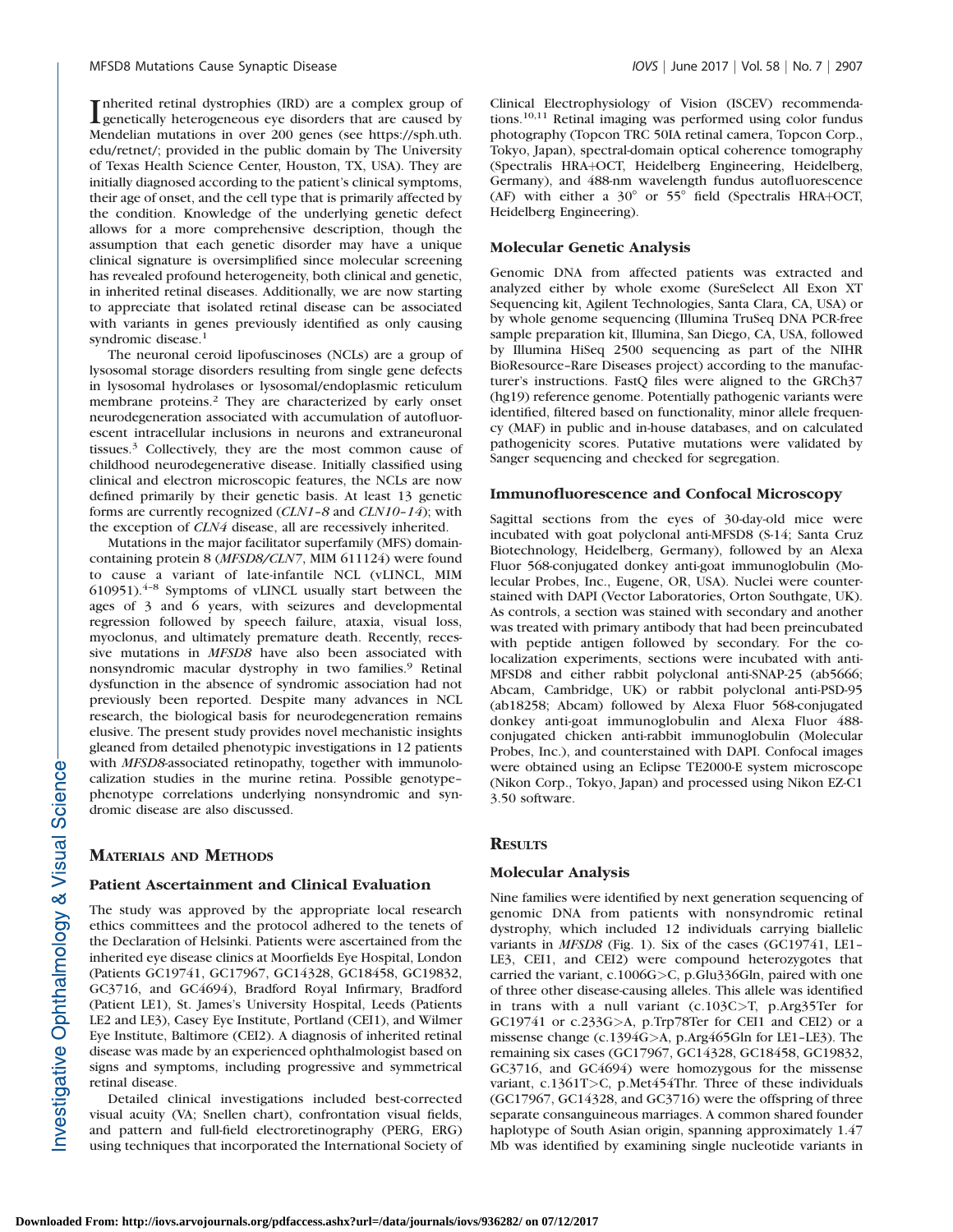

FIGURE 1. Families and case subjects reported in this study and MFSD8 mutation data. The affected patients (shaded black) who were examined are shown with their identification code (GC19741, GC17967, GC14328, GC18458, GC19832, GC3716, GC4694, LE1– LE3, CEI1, and CEI2). The genotypes for all subjects tested are shown below each individual, with M representing the mutant allele as shown and  $+$  representing the wild-type allele.

the WGS data at the MFSD8 locus from four cases with the homozygous variant c.1361T>C (Supplementary Table S1). The variants were found to co-segregate with the disease in all family members from whom DNA was available (Fig. 1).

## Clinical Investigations

The clinical features of the 12 cases are summarized in the Table. Central visual loss was the primary complaint in all patients. Patients with isolated maculopathy (GC19741, LE1– LE3, CEI1, and CEI2) developed symptoms at a later age than those with generalized retinopathy (GC17967, GC14328, GC18458, GC19832, GC3716, and GC4694). Patients with a compound heterozygous genotype that included c.1006G>C, p.Glu336Gln had isolated macular disease. In contrast, cases with a homozygous c.1361T>C, p.Met454Thr genotype had more widespread retinopathy, with the majority also reporting night-blindness. No signs or symptoms of neurological disease were apparent. Fundus examination findings ranged from minimal changes (GC19741) to those typical of advanced retinitis pigmentosa (GC3716; Fig. 2A). Corresponding structural changes were present in all cases when imaged using AF and optical coherence tomography (OCT; Figs. 2B, 2C).

Patients with clinically isolated macular disease (CEI1 and GC19741) initially showed only pattern ERG abnormalities, though as the disease progressed the full field ERG could become abnormal, with the photopic single flash ERG (CEI1) showing a disproportionate loss of b- to a-wave leading to a significantly reduced b- to a-wave ratio (Fig. 3). Patients with peripheral retinal signs (GC17967 and GC14328) also had highly abnormal full-field ERGs, in keeping with a severe rodcone dystrophy with marked macular involvement (Fig. 3). The photopic single flash ERGs (GC17967 and GC14328) again showed reduction in the b to a amplitude ratio. Although there was a lower amplitude b-wave than a-wave in the bright flash dark-adapted ERG, that is likely to be a reflection of a cone isolated retina, with all signals arising from dark-adapted cones, rather than inner retinal dysfunction with the rod system.

#### CLN7/MFSD8 Localization in the Retina

Confocal immunofluorescence microscopy in the murine retina showed that MFSD8 predominantly localized to the outer plexiform layer (OPL), a region rich in synaptic connections between photoreceptors and second order neurons—bipolar and horizontal cells (Fig. 4). Co-localization



FIGURE 2. Retinal images of patients with nonsyndromic retinal dystrophy caused by biallelic MFSD8 mutations. Color fundus photographs (CFPs) (A), 488-nm fundus autofluorescence (FAF) images (B), and macular OCT scans (C) from patients GC19741, LE3, CEI1, GC17967, GC14328, GC18458, GC3716, and a normal control subject. GC19741 and CEI1 have disease that is localized to the fovea, with minimal if any signs visible on CFPs. The subtle increase in foveal AF correlates with the outer retinal cavitation on OCT suggesting focal loss of photoreceptors. LE3 manifests a more severe maculopathy. GC17967, GC14328, GC18458, and GC3716 show more extensive disease typical of retinitis pigmentosa with severe macular involvement. Imaging shows pigment migration into the retina and arteriolar attenuation (CFP), and loss of physiological AF, consistent with extensive degeneration of the outer retinal structures (FAF and OCT). GC14328 additionally manifests a ring of increased AF demarcating the central boundary between normal and abnormal retina; in GC3716 the atrophy is so advanced that choroidal vessel AF is visible.

studies highlighted considerable overlap in the staining pattern for MFSD8 localization and PSD-95, but not SNAP-25, suggesting that MFSD8 is predominantly located at the photoreceptor synaptic terminals rather than bipolar or horizontal cells.

## **DISCUSSION**

Mutations in MFSD8 usually cause vLINCL, a severe, early-onset neurodegeneration characterized by seizures, progressive mental and motor deterioration, myoclonus, visual failure, and ultimately premature death. $4-8,14-19$  Atypical presentations also exist, either commencing at a later age associated with mild disease,<sup>7</sup> or a recently described, nonsyndromic form causing only macular disease.<sup>9</sup> The present study describes a fourth consequence of MFSD8 dysfunction: widespread rodcone dystrophy with severe macular involvement. Longitudinal study is needed to determine whether patients with isolated retinal disease eventually develop neurological involvement,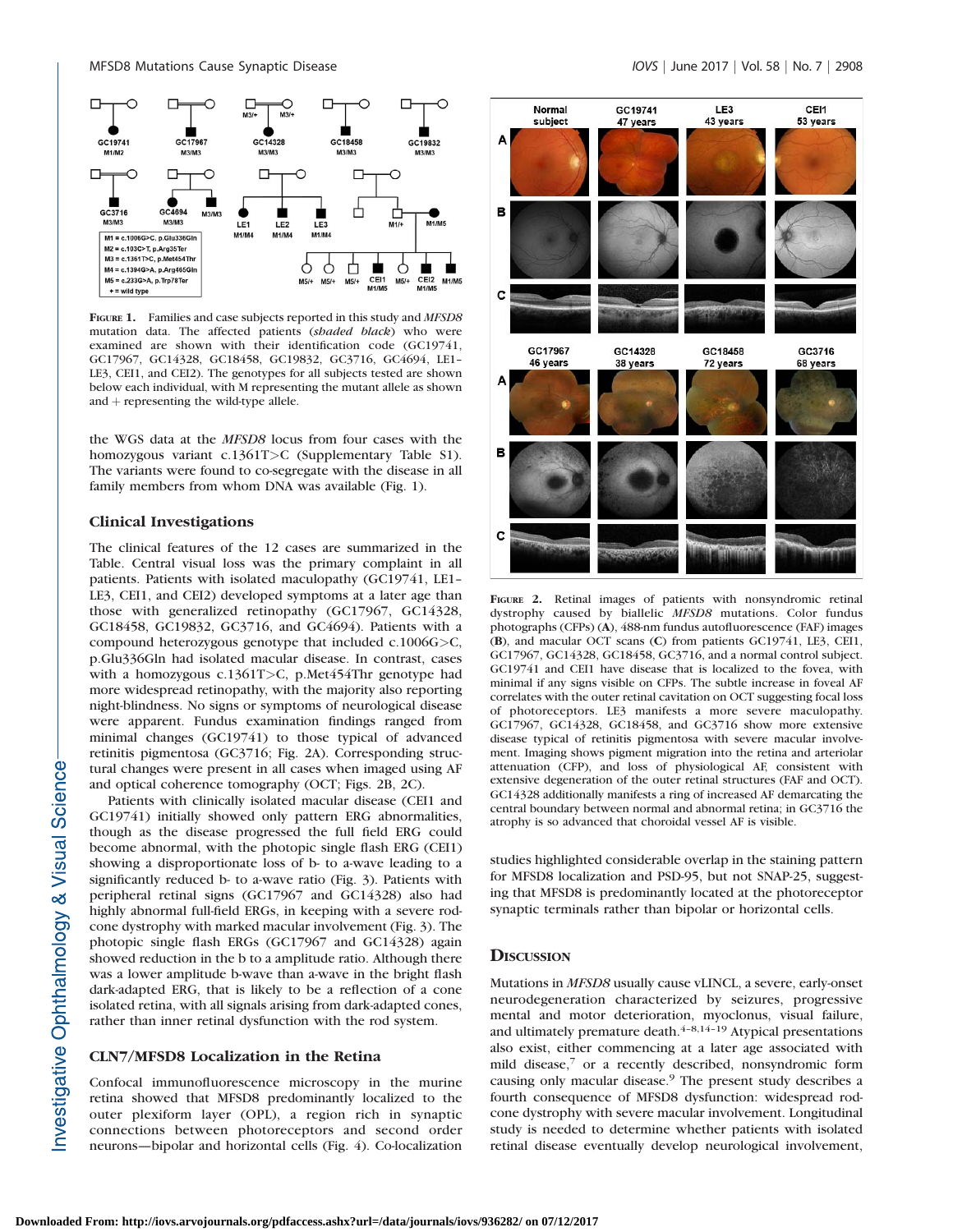| りょうこう                |
|----------------------|
|                      |
|                      |
|                      |
| 5                    |
| nhthalmalamı & Vieua |
| ここまくさん<br>۱          |

Clinical Information of Retinal Dystrophy Patients With Biallelic MESDR Mutations Identified in This Study TABLE. Clinical Information of Retinal Dystrophy Patients With Biallelic MFSD8 Mutations Identified in This Study Танг.

| Patient ID<br>LADLL.                                     | CONTRACT THE STRIP IS IN THE STRIP IS THE STATE OF THE STRIP IS A THE STRIP IS A THE STATE OF THE STRIP IS THE STATE IS THE STATE OF THE STATE IS THE STATE OF THE STATE OF THE STATE IS THE STATE OF THE STATE OF THE STATE I<br>GC19741 | GC17967                                                                                                                                                                                            | GC14328                            | GC18458                                                                    | GC19832                                                              | GC3716                     | GC4694                               | LE1                                              | LE <sub>2</sub>      | LE3                  | CEI1                                                          | CEI <sub>2</sub>            |
|----------------------------------------------------------|-------------------------------------------------------------------------------------------------------------------------------------------------------------------------------------------------------------------------------------------|----------------------------------------------------------------------------------------------------------------------------------------------------------------------------------------------------|------------------------------------|----------------------------------------------------------------------------|----------------------------------------------------------------------|----------------------------|--------------------------------------|--------------------------------------------------|----------------------|----------------------|---------------------------------------------------------------|-----------------------------|
|                                                          |                                                                                                                                                                                                                                           |                                                                                                                                                                                                    |                                    |                                                                            |                                                                      |                            |                                      |                                                  |                      |                      |                                                               |                             |
| Ethnicity                                                | English                                                                                                                                                                                                                                   | Turkish                                                                                                                                                                                            | South Indian                       | Western Indian<br>(Gujarati)                                               | South Indian                                                         | Tamil                      | Indian                               | English                                          | English              | English              | European/Native<br>American                                   | European/Native<br>American |
| Age of onset<br>Symptoms                                 | $\frac{46}{5}$                                                                                                                                                                                                                            | Early 30s                                                                                                                                                                                          | $\overline{19}$                    | Early 20s                                                                  | 26                                                                   | $30s$                      | 20s                                  | $\overline{30}$                                  | 28                   | Early 30s            | 35                                                            | 28                          |
| Loss of acuity                                           | $^{+}$                                                                                                                                                                                                                                    | $^{+}$                                                                                                                                                                                             | $\ddagger$                         | $\ddagger$                                                                 | $\ddagger$                                                           | $\ddagger$                 | $\begin{array}{c} + \ + \end{array}$ | $^{+}$                                           | $^{+}$               | $^{+}$               | $^{+}$                                                        | $^{+}$                      |
| Nyctalopia                                               |                                                                                                                                                                                                                                           |                                                                                                                                                                                                    | $^{+}$                             | $\ddot{}$                                                                  | $^{+}$                                                               | $^{+}$                     | $^{+}$                               |                                                  |                      |                      |                                                               |                             |
| BCVA (Snellen)<br>Presentation                           | 6/36, 6/18                                                                                                                                                                                                                                | 6/36, 6/36                                                                                                                                                                                         | 6/24, 6/60                         | 6/36, 6/18                                                                 | 6/24, 6/24                                                           | 6/60, 6/60                 | 1/60, 1/60                           | 6/18, 6/18                                       | 6/9, 6/18            | 6/36, 6/60           | 2/5, 2/5                                                      | 4/25, 1/8                   |
| (Snellen)<br>Final BCVA                                  | 6/60, 6/48                                                                                                                                                                                                                                | 3/60, 3/60                                                                                                                                                                                         | 6/60, 4/60                         | CF, HM                                                                     | 6/24, 6/24                                                           | $\mbox{NPL},$ PL           | HM, HM                               | 6/60, 6/60                                       | 6/36, 6/60           | 6/60, 6/60           | 1/5, 1/10                                                     | 1/5, 1/10                   |
| Follow up, $\boldsymbol{y}$                              | 3                                                                                                                                                                                                                                         | $\overline{10}$                                                                                                                                                                                    | 12                                 | 42                                                                         | S                                                                    | 23                         | 13                                   | $\overline{+}$                                   | 16                   | $\overline{a}$       | $\overline{5}$                                                | $\overline{10}$             |
| last examination<br>Neurology, age at<br>Refraction, MSE | Normal (51)<br>$_{\rm nd}$                                                                                                                                                                                                                | Normal (47)<br>'n                                                                                                                                                                                  | Normal (39)<br>$_{\rm nd}$         | $\widehat{C}$<br>Normal<br>$-7D$                                           | Normal (38)<br>$-5D$                                                 | Normal (78)<br>$_{\rm nd}$ | Normal (66)<br>nd                    | Normal $(47)$<br>$-1D$                           | Normal (44)<br>$-1D$ | Normal (43)<br>$-3D$ | Normal (54)<br>$_{\rm nd}$                                    | Normal (49)<br>$_{\rm nd}$  |
| Working                                                  | Occult macular                                                                                                                                                                                                                            | arRCD                                                                                                                                                                                              | arRCD                              | arRCD                                                                      | arRCD                                                                | arRCD                      | arRCD                                | arMD                                             | arMD                 | arMD                 | Occult macular                                                | arMD                        |
| Electrophysiology<br>diagnosis                           | Central macular<br>dystrophy                                                                                                                                                                                                              | Severe rod-cone                                                                                                                                                                                    | Severe rod-cone                    | Abnormal                                                                   | Central macular                                                      | $_{\rm nd}$                | $_{\rm nd}$                          | Central macular                                  | Central macular      | $_{\rm nd}$          | Central macular<br>dystrophy                                  | Central macular             |
|                                                          | dysfunction<br>only                                                                                                                                                                                                                       | Undetectable<br>dystrophy.<br>PERG                                                                                                                                                                 | Undetectable<br>dystrophy.<br>PERG | ERG decline and<br>photopic and<br>scotopic ERG<br>absent PERG<br>(Age 29) | Very mild rod<br>dysfunction.<br>dysfunction<br>and cone<br>(Age 35) |                            |                                      | dysfunction<br>only                              | dysfunction<br>only  |                      | dysfunction<br>only                                           | dysfunction<br>only         |
| <b>CFP</b>                                               |                                                                                                                                                                                                                                           |                                                                                                                                                                                                    |                                    | (Age $47$                                                                  |                                                                      |                            |                                      |                                                  |                      |                      |                                                               |                             |
| Macular<br>atrophy                                       | Loss of foveal<br>reflex                                                                                                                                                                                                                  | $^{+}$                                                                                                                                                                                             | $^{+}$                             |                                                                            | $^{+}$                                                               |                            | $^{+}$                               | $^{+}$                                           | $^{+}$               | $^{+}$               | Altered foveal<br>reflex only                                 |                             |
| pigmentation<br>Peripheral                               |                                                                                                                                                                                                                                           | $^{+}$                                                                                                                                                                                             | $^{+}$                             | $^{+}$                                                                     |                                                                      | $^{+}$                     | $^{+}$                               | I                                                |                      | I                    |                                                               |                             |
| $\mathbf{A}^{\mathrm{F}}$                                |                                                                                                                                                                                                                                           |                                                                                                                                                                                                    |                                    |                                                                            |                                                                      |                            |                                      |                                                  |                      |                      |                                                               |                             |
| Central hypo-<br>$\overline{A}$                          | Initially hyper-AF<br>with later loss<br>of $\mathbf{AF}$                                                                                                                                                                                 | $^{+}$                                                                                                                                                                                             |                                    |                                                                            | $^{+}$                                                               |                            | $^{+}$                               | $^{+}$                                           | $_{\rm nd}$          | $^{+}$               | Initially hyper-AF<br>with later loss<br>of $\mathbf{AF}$     | $^{+}$                      |
| Ring hyper-AF                                            | $\mathbf{I}$                                                                                                                                                                                                                              | $+$ +                                                                                                                                                                                              | $+$ +                              | $+$ +                                                                      |                                                                      | $+$                        |                                      | $^{+}$                                           | $_{\rm nd}$          | $^{+}$               |                                                               | $^{+}$                      |
| Peripheral<br>hypo-AF                                    |                                                                                                                                                                                                                                           |                                                                                                                                                                                                    |                                    |                                                                            |                                                                      |                            | $^{+}$                               | $_{\rm nd}$                                      | $_{\rm nd}$          |                      |                                                               |                             |
| <b>CCT</b>                                               |                                                                                                                                                                                                                                           |                                                                                                                                                                                                    |                                    |                                                                            |                                                                      |                            |                                      |                                                  |                      |                      |                                                               |                             |
| Macular<br>atrophy                                       | $^{+}$                                                                                                                                                                                                                                    |                                                                                                                                                                                                    | $^{+}$                             |                                                                            | $^{+}$                                                               | $^{+}$                     | $^{+}$                               | $^{+}$                                           | $^{+}$               | $^{+}$               | $^{+}$                                                        | $^{+}$                      |
| Other                                                    | Loss POS,                                                                                                                                                                                                                                 |                                                                                                                                                                                                    |                                    | Choroidal                                                                  |                                                                      | Choroidal                  | Choroidal                            |                                                  |                      |                      | Loss POS,                                                     |                             |
|                                                          | preservation<br>progressive<br>of the ELM,<br>atrophy<br>then                                                                                                                                                                             |                                                                                                                                                                                                    |                                    | atrophy                                                                    |                                                                      | atrophy, INL/<br>ONL cysts | atrophy, INL/<br>ONL cysts           |                                                  |                      |                      | preservation<br>progressive<br>of the ELM,<br>atrophy<br>then |                             |
| Mutation                                                 |                                                                                                                                                                                                                                           |                                                                                                                                                                                                    |                                    |                                                                            |                                                                      |                            |                                      |                                                  |                      |                      |                                                               |                             |
| c.1006G>C, p.Glu336Gln<br>c.103C>T, p.Arg35Ter           |                                                                                                                                                                                                                                           | c.1361T>C, p.Met454Thr                                                                                                                                                                             |                                    |                                                                            |                                                                      |                            |                                      | c.1006G>C, p.Glu336Gln<br>c.1394G>A, p.Arg465Gln |                      |                      | c.1006G>C, p.Glu336Gln<br>c.233G>A, p.Trp78Ter                |                             |
|                                                          |                                                                                                                                                                                                                                           | + , present; -, absent; arMD, autosomal recessive macular dystrophy; arRCD, autosomal recessive rod-cone dystrophy; BCVA, best-corrected visual acuity; CFP, color fundus photography; D, diopter; |                                    |                                                                            |                                                                      |                            |                                      |                                                  |                      |                      |                                                               |                             |

ELM, external limiting membrane; INL, inner nuclear layer; MSE, mean spherical equivalent; nd, not done; ONL, outer nuclear layer; POS, photoreceptor outer segments.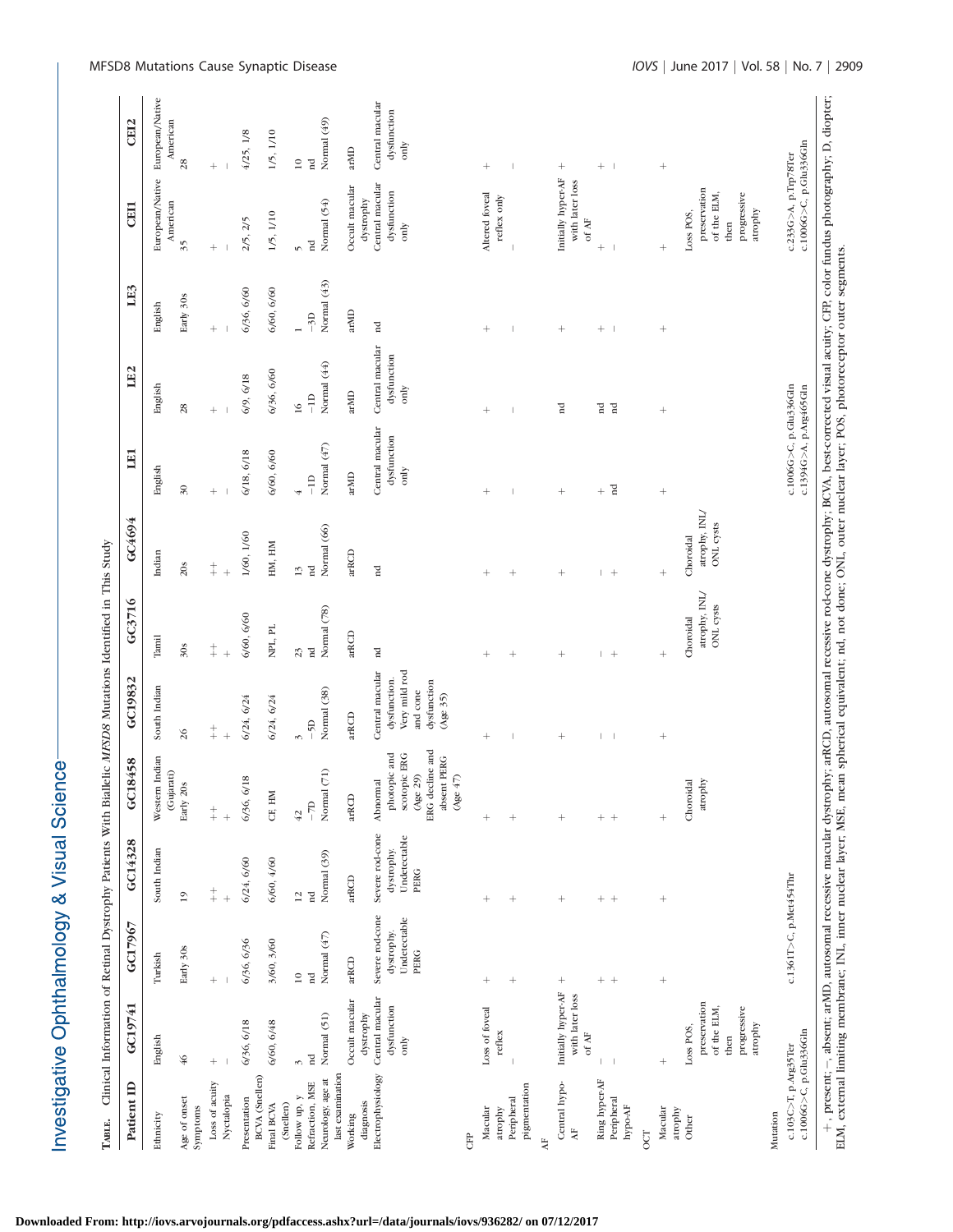

FIGURE 3. ERG and PERG of four patients (CEI1, GC19741, GC17967, and GC14328) and a normal subject. The ages of the subjects at examination are shown. The ISCEV standard ERGs, with conventional nomenclature, are shown. DA, dark-adapted; LA, light-adapted. The subsequent number indicates flash strength in cd.s.m-2. All are single flash responses other than the LA 30-Hz response, which uses computerized signal averaging. Blink artefact in CEI1 (at 49 and 54 years), GC17967 (at 43 years), and GC14328 has been replaced by broken lines. CEI1 and GC19741, who have a macular dystrophy phenotype, show normal full-field ERGs (for initial CEI1 and GC19741 recordings) but a subnormal PERG (when available). The later recording of CEI1 shows a normal dark-adapted response but a reduced b- to a-wave ratio in the LA 3.0 response in keeping with a progressive loss of inner retinal cone function. The initial recordings of GC17967 show marked loss of rod system function with generalized cone system dysfunction. The DA 0.01 response is undetectable, the DA 10.0 shows a markedly abnormal a-wave in keeping with photoreceptor dysfunction, LA 3.0 30 Hz and LA 3.0 are subnormal and markedly delayed, and the PERG is detectable but subnormal. These findings indicate a rod-cone dystrophy with relatively mild macular involvement. Later recordings show an undetectable PERG in keeping with worsening macular function, and all detectable ERGs show profound deterioration. GC14328 and the later recordings of GC17967 show a lower b- than a-wave in the DA 10.0 response suggesting a dark-adapted cone origin with all rod function having been lost. The photopic ERGs are subnormal and delayed, but over time there is the development of a broadened a-wave in the LA 3.0 response with marked reduction in the b to a ratio in keeping with additional inner retinal cone system dysfunction. The recordings from a normal control subject are included for comparison.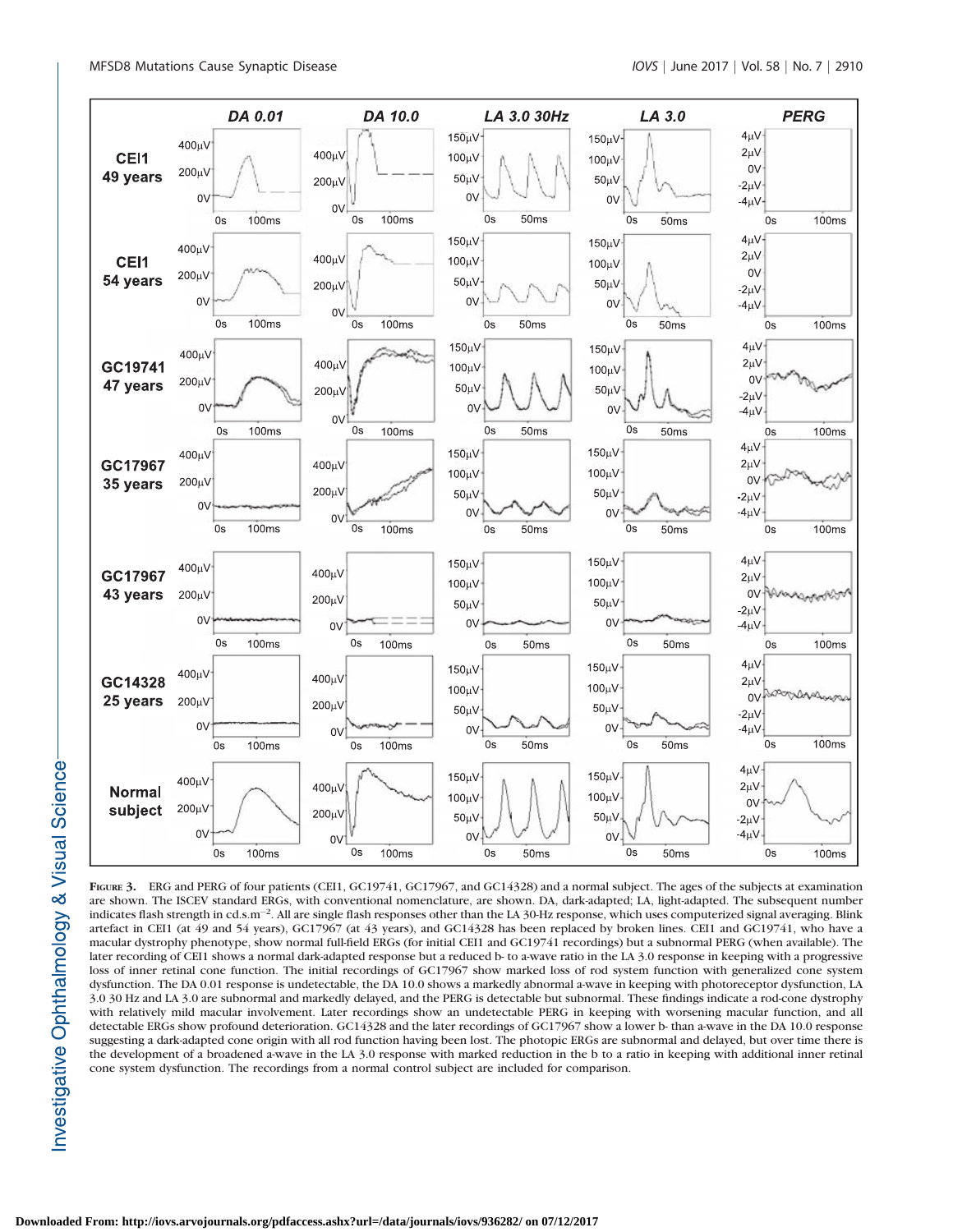

FIGURE 4. Localization of MFSD8 to the OPL. Immunofluorescence photomicrographs of mouse retinal sagittal sections stained with anti-MFSD8 only (A), or combined with anti-PSD-95 (B) or anti-SNAP-25 (C) and Alexa Fluor 568-conjugated secondary antibody (red) or Alexa Fluor 488-conjugated secondary antibody (green) and DAPI nuclear counterstain (blue) are shown. The secondary antibody alone or anti-MFSD8 preincubated with peptide were incubated with different serial sections as controls in the experiment. The images shown in B and C are separate and merged channels of the same section. The layers of the retina are depicted; retinal pigment epithelium (RPE), photoreceptor layer (PL), outer nuclear layer (ONL), OPL, inner nuclear layer (INL), inner plexiform layer (IPL), and the ganglion cell layer (GCL) are shown. Scale bar represents 50 µm. Note that MFSD8 staining predominantly co-localizes with PSD-95, a known marker for presynaptic photoreceptor terminals.<sup>12</sup> SNAP-25 localizes to horizontal cells at the OPL.13

though it is reassuring that the three oldest patients reported herein developed no neurological abnormalities despite being in their seventh or eighth decade of life.

ERG localizes the consequences of MFSD8 dysfunction more precisely. The scotopic bright flash ERG is a mixed rodcone response, dominated by the rod-system. Most of the negative going a-wave reflects photoreceptor hyperpolarization, with the later positive going b-wave generated in the bipolar cells. The photopic single flash ERG a-wave is generated by cone photoreceptors and Off-(hyperpolarizing) bipolar cells, with the positive b-wave being an effectively

synchronized response from On- and Off-bipolar cells. Those patients homozygous for the p.Met454Thr allele demonstrated a reduction in the photopic b to a ratio, a feature not typically associated with primary photoreceptor degeneration. Although a reduced b- to a-wave ratio can occur in the bright flash dark-adapted ERG in cone isolated retinas due to vitamin A deficiency,<sup>20</sup> or RDH5 mutation,<sup>21</sup> when rod loss is so severe that all remaining signals arise in dark-adapted cones, the photopic ERGs do not exhibit such a phenomenon. The reduced photopic b to a ratio in the present series thus indicates dysfunction after phototransduction beyond the photoreceptor outer segment. This contention is further supported in a patient carrying the p.Glu336Gln variant allele, who has isolated macular disease but developed a reduced photopic ERG b- to a-wave ratio over a 6-year period, indicating progressive ''inner retinal'' cone dysfunction. Immunofluorescence of the murine retinal sections demonstrated that the strongest MFSD8 signal arises in the OPL, in the photoreceptor synaptic terminals, in keeping with the electrophysiological data.

Thus two independent lines of evidence implicate the OPL in MFSD8-associated retinal disease. The localization of MFSD8 to the photoreceptor presynaptic terminals, together with the presence of a post-phototransduction ERG abnormality in patients with MFSD8 mutations, strongly suggests a synaptic origin for the defect. Synaptic alterations have previously been suggested as initiating events causing NCL in the CLN5 knockout sheep<sup>22</sup> and in a mouse model of lysosomal disease due to a defect in cathepsin D function (CLN10).<sup>23</sup>

Overall, the data suggest that macular photoreceptors appear to be most sensitive to mutations in MFSD8. Extramacular photoreceptors are the next most vulnerable, with cortical neurons being the most resistant of the affected cell types. There are anatomical and physiological differences between photoreceptor and conventional synapses that could account for this differential vulnerability. Photoreceptor terminals release neurotransmitter continuously, with light turning off vesicle release, whereas cortical neurons are usually switched off and are only triggered by action potentials. To permit these unique properties of photoreceptors, the terminals contain many more synaptic vesicles of which  $\sim$ 85% are freely mobile, actively participating in glutamate release, compared to  $\sim$ 20% in conventional synapses.<sup>24-27</sup> Furthermore, photoreceptor termini possess a synaptic ribbon for vesicle docking, necessary for maintaining the higher rates of neurotransmitter release over a sustained period of time.<sup>28</sup> It is also relevant that peripheral cones contain twice as many ribbons as central cones,<sup>29</sup> suggesting that this, or a similar synaptic modification, may underlie the different photoreceptor sensitivities.

To date, MFSD8 has been shown to be a lysosomal membrane protein with an MFS transporter domain that is characteristic of proteins that transport small solutes through chemiosmotic ion gradients.<sup>30</sup> The substrates for MFSD8 are unknown. However, as MFSD8 predominantly localizes to photoreceptor synaptic terminals in the retina, it could be speculated that it may form part of the synaptic vesicles. The consequences of MFSD8 mutation may be synaptic dysfunction resulting in disordered neurotransmitter release and local excitotoxicity. This may lead to downstream secondary consequences that have been described such as the accumulation of aggregate storage material in neuronal cells,  $5,16,31,32$ impaired autophagy,<sup>33</sup> and cell death, as well as accompanying inflammation that occurs both in the brains of MFSD8-deficient patients $31$  and in the MFSD8-knockout dog<sup>34</sup> and mouse models.33,35

All previously published MFSD8 mutation combinations associated with disease are listed at http://www.ucl.ac.uk/ncl/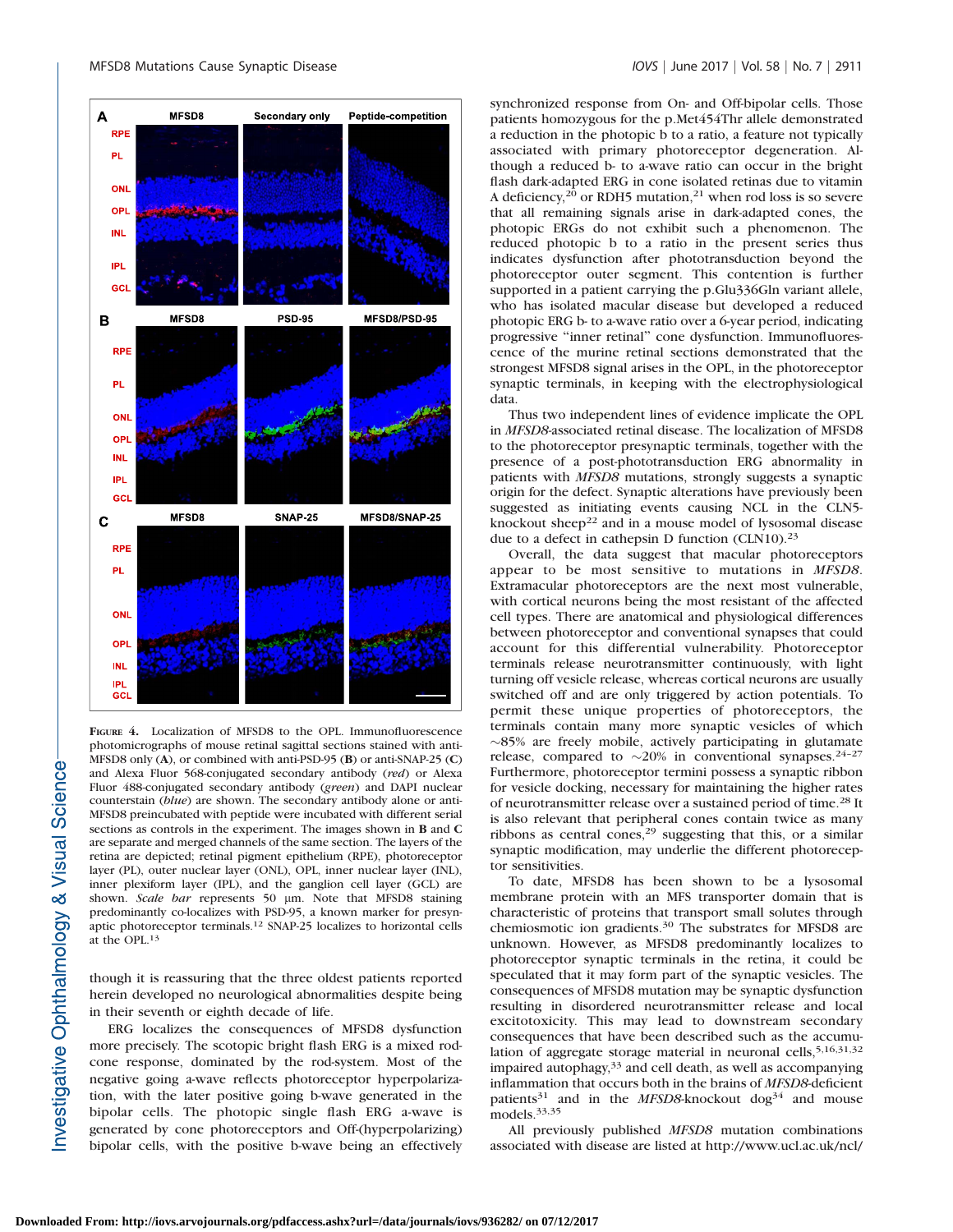

FIGURE 5. Topology prediction diagram of MFSD8 showing the location of pathogenic missense mutations. The 12 transmembrane protein spanning the lysosomal membrane was visualized at http://wlab.ethz.ch/protter/ (provided in the public domain) using the protein sequence with accession code NP\_689991.1. The loops (L1–L11) on the luminal and cytoplasmic surfaces, as well as the MFS transporter domain motif, are highlighted. The two Asn-linked glycosylation residues in L9 are circled in *brown*. Residues that are affected in pathogenic missense mutations giving rise to vLINCL are depicted in red. Note that residues that are important in giving rise to nonsyndromic eye disease are highlighted in green.

CLN7patienttable.htm (provided in the public domain by the University College London, UK). The previously described p.Glu336Gln substitution, which gives rise to a ''mild'' variant allele, causes isolated macular dystrophy when paired either with a null variant on the other allele<sup>9</sup> or a missense variant (p.Arg465Gln) as shown here. In direct contrast, the p.Arg465Gln variant, when paired with a null allele, causes vLINCL rather than isolated retinal disease.<sup>14</sup> The other allele of interest, p.Met454Thr, may be considered a ''moderate'' allele since homozygous variants cause a more severe rod-cone dystrophy but not vLINCL. The severe neurological phenotype may only occur when the p.Met454Thr variant is paired with a more severe allele.<sup>17</sup> In addition, an atypical patient with lateonset vLINCL was homozygous for the p.Ala157Pro missense variant, suggesting that allele may be hypomorphic, accounting for the less severe phenotype.7 All other reported cases with homozygous missense alleles cause vLINCL. A study that overexpressed two vLINCL-causing missense mutations, p.Thr294Lys and p.Pro412Leu, found enhanced proteolytic cleavage of mutant MFSD8 by cysteine proteases, inactivating the protein. It was suggested that some of the missense alleles may represent functional null mutations.<sup>36</sup> Based on the pathogenicity prediction scores of the missense mutations (Supplementary Table S2) and the topology prediction diagram that maps the mutations on the protein sequence (Fig. 5) there appears to be no obvious correlation between the mutations and whether the patient develops vLINCL or nonsyndromic eye disease. The missense changes, p.Glu336Gln and p.Met454Thr, that are associated with nonsyndromic eye disease may disrupt normal protein function either by reducing the transporter function of MFSD8 or by abrogating a yet to be defined specific function that is unique to photoreceptor synapses, but absent from conventional synapses.

To conclude, this study describes patients with isolated retinal disease due to biallelic mutations in MFSD8, a gene more usually associated with vLINCL. The data suggest a genotype/phenotype relationship such that a mild reduction in function results in an isolated later-onset maculopathy; moderate reduction results in an earlier-onset generalized rod-cone dystrophy; and much wider central nervous system pathology if both alleles are functionally null. ERG demonstrates additional dysfunction occurring after phototransduction in the cone system, and immunofluorescence localizes the putative lysosomal transporter MFSD8 to the photoreceptor presynaptic terminals in the retinal OPL. Together these observations support a synaptic defect as the primary basis of pathology for this type of vLINCL and related diseases.

#### Acknowledgments

Supported by grants from NERC (Yorkshire branch), the National Institute for Health Research England (NIHR) for the NIHR BioResource–Rare Diseases project (RG65966), the Biomedical Research Centre at Moorfields Eye Hospital, the University College London Institute of Ophthalmology, Moorfields Eye Hospital Special Trustees, Foundation Fighting Blindness–USA, Research to Prevent Blindness–Casey Eye Institute, and RP Fighting Blindness and Fight For Sight (RP Genome Project GR586). Michel Michaelides is supported by an FFB Career Development Award, MEP by an FFB Enhanced Career Development Award, and KNK by an NIHR Rare Disease Fellowship.

Disclosure: K.N. Khan, None; M.E. El-Asrag, None; C.A. Ku, None; G.E. Holder, None; M. McKibbin, None; G. Arno, None; J.A. Poulter, None; K. Carss, None; T. Bommireddy, None; S. Bagheri, None; B. Bakall, None; H.P. Scholl, None; F.L. Raymond, None; C. Toomes, None; C.F. Inglehearn, None; M.E. Pennesi, None; A.T. Moore, None; M. Michaelides, None; A.R. Webster, None; M. Ali, None

#### **References**

1. Mysore N, Koenekoop J, Li S, et al. A review of secondary photoreceptor degenerations in systemic disease. Cold Spring Harb Perspect Med. 2014;5:a025825.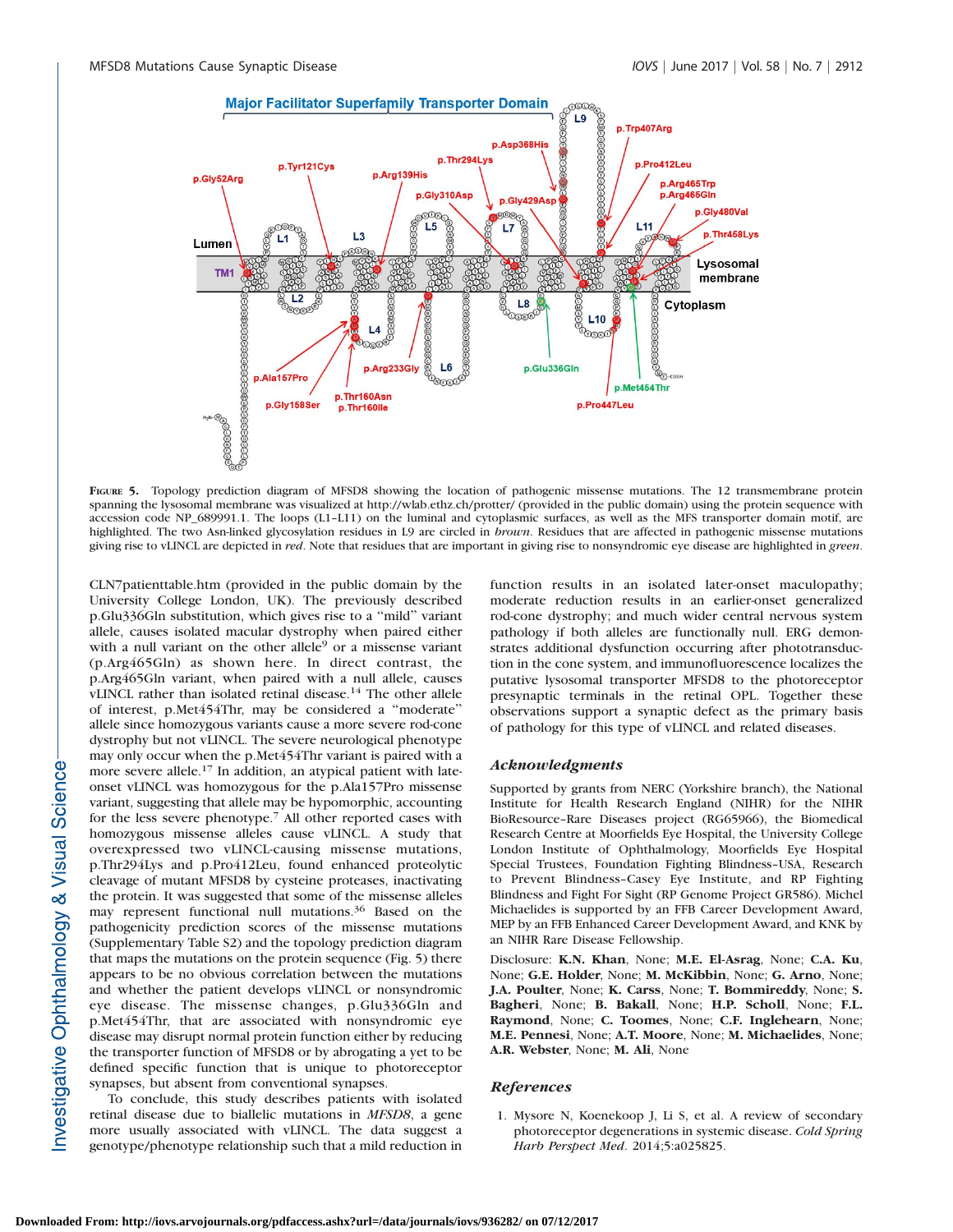- 2. Mole SE, Cotman SL. Genetics of the neuronal ceroid lipofuscinoses (Batten disease). Biochim Biophys Acta. 2015;1852:2237–2241.
- 3. Santavuori P. Neuronal ceroid-lipofuscinoses in childhood. Brain Dev. 1988;10:80–83.
- 4. Siintola E, Topcu M, Aula N, et al. The novel neuronal ceroid lipofuscinosis gene MFSD8 encodes a putative lysosomal transporter. Am J Hum Genet. 2007;81:136–146.
- 5. Aiello C, Terracciano A, Simonati A, et al. Mutations in MFSD8/CLN7 are a frequent cause of variant-late infantile neuronal ceroid lipofuscinosis. Hum Mutat. 2009;30:E530– E540.
- 6. Aldahmesh MA, Al-Hassnan ZN, Aldosari M, Alkuraya FS. Neuronal ceroid lipofuscinosis caused by MFSD8 mutations: a common theme emerging. Neurogenetics. 2009;10:307–311.
- 7. Kousi M, Siintola E, Dvorakova L, et al. Mutations in CLN7/ MFSD8 are a common cause of variant late-infantile neuronal ceroid lipofuscinosis. Brain. 2009;132:810–819.
- 8. Stogmann E, El Tawil S, Wagenstaller J, et al. A novel mutation in the MFSD8 gene in late infantile neuronal ceroid lipofuscinosis. Neurogenetics. 2009;10:73–77.
- 9. Roosing S, van den Born LI, Sangermano R, et al. Mutations in MFSD8, encoding a lysosomal membrane protein, are associated with nonsyndromic autosomal recessive macular dystrophy. Ophthalmology. 2015;122:170–179.
- 10. Bach M, Brigell MG, Hawlina M, et al. ISCEV standard for clinical pattern electroretinography (PERG): 2012 update. Doc Ophthalmol. 2013;126:1–7.
- 11. McCulloch DL, Marmor MF, Brigell M, et al. ISCEV standard for full-field clinical electroretinography (2015 update). Doc Ophthalmol. 2015;130:1–12.
- 12. Koulen P, Fletcher EL, Craven SE, Bredt DS, Wassle H. Immunocytochemical localization of the postsynaptic density protein PSD-95 in the mammalian retina. *J Neurosci*. 1998;18: 10136–10149.
- 13. Hirano AA, Brandstätter JH, Morgans CW, Brecha NC. SNAP25 expression in mammalian retinal horizontal cells. J Comp Neurol. 2011;519:972–988.
- 14. Kousi M, Lehesjoki AE, Mole SE. Update of the mutation spectrum and clinical correlations of over 360 mutations in eight genes that underlie the neuronal ceroid lipofuscinoses. Hum Mutat. 2012;33:42–63.
- 15. Santorelli FM, Garavaglia B, Cardona F, et al. Molecular epidemiology of childhood neuronal ceroid-lipofuscinosis in Italy. Orphanet J Rare Dis. 2013;8:19.
- 16. Mandel H, Cohen Katsanelson K, Khayat M, et al. Clinicopathological manifestations of variant late infantile neuronal ceroid lipofuscinosis (vLINCL) caused by a novel mutation in MFSD8 gene. Eur J Med Genet. 2014;57:607–612.
- 17. Patiño LC, Battu R, Ortega-Recalde O, et al. Exome sequencing is an efficient tool for variant late-infantile neuronal ceroid lipofuscinosis molecular diagnosis. PLoS One. 2014;9:e109576.
- 18. Craiu D, Dragostin O, Dica A, et al. Rett-like onset in lateinfantile neuronal ceroid lipofuscinosis (CLN7) caused by compound heterozygous mutation in the MFSD8 gene and review of the literature data on clinical onset signs. *Eur J* Paediatr Neurol. 2015;19:78–86.
- 19. Di Fruscio G, Schulz A, De Cegli R, et al. Lysoplex: an efficient toolkit to detect DNA sequence variations in the autophagylysosomal pathway. Autophagy. 2015;11:928-938.
- 20. McBain VA, Egan CA, Pieris SJ, et al. Functional observations in vitamin A deficiency: diagnosis and time-course of recovery. Eye. 2007;21:367–376.
- 21. Sergouniotis PI, Sohn EH, Li Z, et al. Phenotypic variability in RDH5 retinopathy (fundus albipunctatus). Ophthalmology. 2011;118:1661–1670.
- 22. Amorim IS, Mitchell NL, Palmer DN, et al. Molecular neuropathology of the synapse in sheep with CLN5 Batten disease. Brain Behav. 2015;5:e00401.
- 23. Partanen S, Haapanen A, Kielar C, et al. Synaptic changes in the thalamocortical system of cathepsin D-deficient mice: a model of human congenital neuronal ceroid-lipofuscinosis. J Neuropathol Exp Neurol. 2008;67:16–29.
- 24. Pyle JL, Kavalali ET, Piedras-Rentería ES, Tsien RW. Rapid reuse of readily releasable pool vesicles at hippocampal synapses. Neuron. 2000;28:221–231.
- 25. Richards DA, Guatimosim C, Rizzoli SO, Betz WJ. Synaptic vesicle pools at the frog neuromuscular junction. Neuron. 2003;39:529–541.
- 26. Rea R, Li J, Dharia A, Levitan ES, Sterling P, Kramer RH. Streamlined synaptic vesicle cycle in cone photoreceptor terminals. Neuron. 2004;41:755–766.
- 27. Choi SY, Borghuis BG, Rea R, Levitan ES, Sterling P, Kramer RH. Encoding light intensity by the cone photoreceptor synapse. Neuron. 2005;48:555–562.
- 28. Sterling P, Matthews G. Structure and function of ribbon synapses. Trends Neurosci. 2005;28:20–29.
- 29. Chun MH, Grünert U, Martin PR, Wässle H. The synaptic complex of cones in the fovea and in the periphery of the macaque monkey retina. Vision Res. 1996;36:3383–3395.
- 30. Pao SS, Paulsen IT, Saier MH Jr. Major facilitator superfamily. Microbiol Mol Biol Rev. 1998;62:1–34.
- 31. Sharifi A, Kousi M, Sagné C, et al. Expression and lysosomal targeting of CLN7, a major facilitator superfamily transporter associated with variant late-infantile neuronal ceroid lipofuscinosis. Hum Mol Genet. 2010;19:4497–4514.
- 32. Jankowiak W, Brandenstein L, Dulz S, Hagel C, Storch S, Bartsch U. Retinal degeneration in mice deficient in the lysosomal membrane protein CLN7. Invest Ophthalmol Vis Sci. 2016;57:4989–4998.
- 33. Brandenstein L, Schweizer M, Sedlacik J, Fiehler J, Storch S. Lysosomal dysfunction and impaired autophagy in a novel mouse model deficient for the lysosomal membrane protein Cln7. Hum Mol Genet. 2016;25:777–791.
- 34. Guo J, O'Brien DP, Mhlanga-Mutangadura T, et al. A rare homozygous MFSD8 single-base-pair deletion and frameshift in the whole genome sequence of a Chinese Crested dog with neuronal ceroid lipofuscinosis. BMC Vet Res. 2015;10:960.
- 35. Damme M, Brandenstein L, Fehr S, et al. Gene disruption of Mfsd8 in mice provides the first animal model for CLN7 disease. Neurobiol Dis. 2014;65:12–24.
- 36. Steenhuis P, Froemming J, Reinheckel T, Storch S. Proteolytic cleavage of the disease-related lysosomal membrane glycoprotein CLN7. Biochim Biophys Acta. 2012;1822:1617–1628.

## **APPENDIX**

The NIHR BioResource-Rare Diseases Consortium includes Timothy Aitman, Hana Alachkar, Sonia Ali, Louise Allen, David Allsup, Gautum Ambegaonkar, Julie Anderson, Richard Antrobus, Ruth Armstrong, Gavin Arno, Gururaj Arumugakani, Sofie Ashford, William Astle, Antony Attwood, Steve Austin, Chiara Bacchelli, Tamam Bakchoul, Tadbir K. Bariana, Helen Baxendale, David Bennett, Claire Bethune, Shahnaz Bibi, Maria Bitner-Glindzicz, Marta Bleda, Harm Boggard, Paula Bolton-Maggs, Claire Booth, John R. Bradley, Angie Brady, Matthew Brown, Michael Browning, Christine Bryson, Siobhan Burns, Paul Calleja, Natalie Canham, Jenny Carmichael, Keren Carss, Mark Caulfield, Elizabeth Chalmers, Anita Chandra, Patrick Chinnery, Manali Chitre, Colin Church, Emma Clement, Naomi Clements-Brod, Virginia Clowes, Gerry Coghlan, Peter Collins, Nichola Cooper, Amanda Creaser-Myers, Rosa DaCosta, Louise Daugherty, Sophie Davies, John Davis, Minka De Vries, Patrick